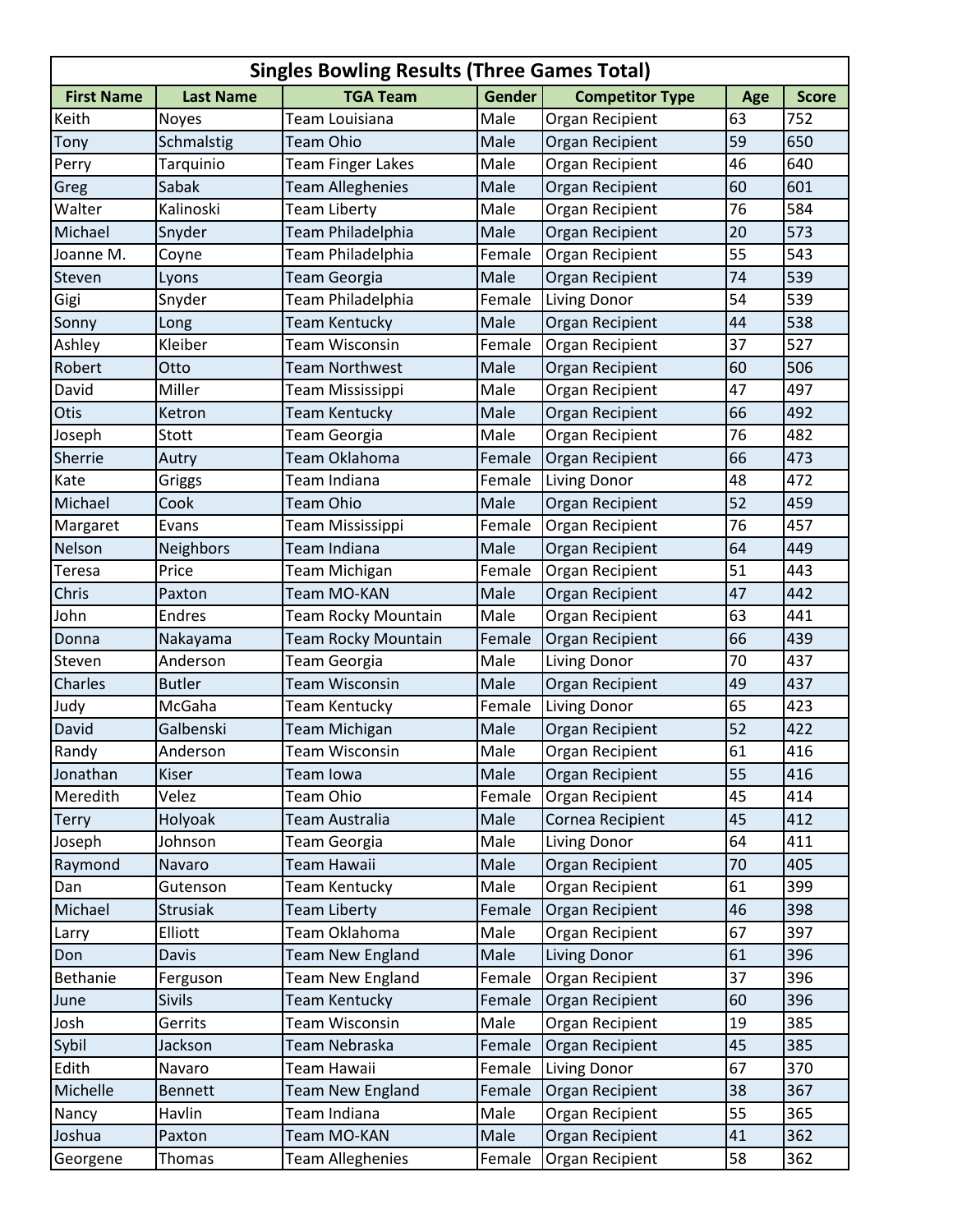| <b>Singles Bowling Results Continued (Three Games Total)</b> |                  |                            |               |                              |     |              |  |  |
|--------------------------------------------------------------|------------------|----------------------------|---------------|------------------------------|-----|--------------|--|--|
| <b>First Name</b>                                            | <b>Last Name</b> | <b>TGA Team</b>            | <b>Gender</b> | <b>Competitor Type</b>       | Age | <b>Score</b> |  |  |
| <b>Barbie</b>                                                | Korbol           | Team MN-DAK                | Female        | Organ Recipient              | 71  | 360          |  |  |
| Linda                                                        | Legendre         | Team MO-KAN                | Female        | Organ Recipient              | 65  | 356          |  |  |
| <b>Brenda</b>                                                | Kelly            | Team Oklahoma              | Female        | Organ Recipient              | 56  | 355          |  |  |
| Kathleen                                                     | Fitzgerald       | <b>Team Liberty</b>        | Female        | <b>Living Donor</b>          | 49  | 354          |  |  |
| Sallie                                                       | Wilson           | Team Kentucky              | Female        | Organ Recipient              | 61  | 354          |  |  |
| Victoria                                                     | Schmalstig       | <b>Team Ohio</b>           | Female        | Organ Recipient              | 47  | 353          |  |  |
| Maddie                                                       | Blakenship       | Team Kentucky              | Female        | Organ Recipient              | 14  | 351          |  |  |
| Priscilla                                                    | <b>Mayes</b>     | <b>Team Michigan</b>       | Female        | Cornea Recipient             | 47  | 347          |  |  |
| Cory                                                         | Schoen           | Team Michigan              | Male          | Organ Recipient              | 32  | 346          |  |  |
| Judy                                                         | Couture          | <b>Team New England</b>    | Female        | Organ Recipient              | 62  | 345          |  |  |
| Crystal                                                      | Collier          | Team Indiana               | Male          | Organ Recipient              | 37  | 344          |  |  |
| Tom                                                          | Pfannerstill     | <b>Team Kentucky</b>       | Male          | Organ Recipient              | 69  | 344          |  |  |
| Mike                                                         | <b>Butler</b>    | <b>Team Maryland</b>       | Male          | Organ Recipient              | 58  | 339          |  |  |
| Rebekah                                                      | Thomas           | <b>Team New England</b>    | Female        | <b>Living Donor</b>          | 47  | 339          |  |  |
| Marianne                                                     | Gaffney          | Team Gotham                | Female        | Organ Recipient              | 61  | 338          |  |  |
| Marty                                                        | Holmes           | <b>Team CalNev</b>         | Male          | <b>Bone Marrow Recipient</b> | 61  | 335          |  |  |
| Gregory                                                      | Welsh            | Team Arizona               | Male          | Organ Recipient              | 56  | 335          |  |  |
| Anthony                                                      | Wassinger        | Team Nebraska              | Male          | Organ Recipient              | 65  | 334          |  |  |
| Daniel E.                                                    | Snowden          | Team Philadelphia          | Male          | Organ Recipient              | 56  | 331          |  |  |
| Ben                                                          | Wilson           | <b>Team Arizona</b>        | Male          | Organ Recipient              | 73  | 329          |  |  |
| Gary                                                         | Weisbecker       | Team Liberty               | Male          | Organ Recipient              | 65  | 328          |  |  |
| Michael                                                      | Wells            | <b>Team Rocky Mountain</b> | Male          | Organ Recipient              | 70  | 328          |  |  |
| <b>Brian</b>                                                 | <b>Stevens</b>   | Team New England           | Male          | Organ Recipient              | 46  | 325          |  |  |
| Danah                                                        | Petit            | <b>Team Liberty</b>        | Female        | Organ Recipient              | 43  | 324          |  |  |
| Thomas                                                       | Harmon           | <b>Team New England</b>    | Male          | Organ Recipient              | 32  | 321          |  |  |
| <b>Tracy</b>                                                 | <b>Stamps</b>    | Team Nebraska              | Female        | <b>Living Donor</b>          | 50  | 320          |  |  |
| Douglas                                                      | Hemsley          | Team Nebraska              | Male          | Organ Recipient              | 55  | 318          |  |  |
| Janet                                                        | Saulter-Hemmer   | Team Liberty               | Female        | <b>Living Donor</b>          | 66  | 318          |  |  |
| Michael                                                      | O'Rourke         | Team Indiana               | Male          | Organ Recipient              | 69  | 317          |  |  |
| Risa                                                         | Rambo            | <b>Team Georgia</b>        | Female        | Organ Recipient              | 61  | 315          |  |  |
| Kimberly                                                     | Young            | <b>Team Liberty</b>        | Female        | <b>Tissue Recipient</b>      | 53  | 312          |  |  |
| Lance                                                        | Lewis            | Team Indiana               | Male          | Organ Recipient              | 64  | 311          |  |  |
| Mykel                                                        | Ramsey           | Team Utah/Idaho            | Female        | Organ Recipient              | 29  | 311          |  |  |
| Scott                                                        | <b>Shamis</b>    | <b>Team Florida</b>        | Male          | <b>Organ Recipient</b>       | 60  | 311          |  |  |
| Jill                                                         | <b>Bowers</b>    | Team Arizona               | Female        | Organ Recipient              | 69  | 308          |  |  |
| Larry                                                        | Montalto         | Team Kentucky              | Male          | Organ Recipient              | 66  | 307          |  |  |
| Arabella                                                     | Bowen            | Team Kentucky              | Female        | Organ Recipient              | 15  | 306          |  |  |
| Lynn                                                         | Stackrow         | <b>Team Arizona</b>        | Female        | Organ Recipient              | 52  | 305          |  |  |
| Timothy                                                      | Lewis            | Team Mississippi           | Male          | Organ Recipient              | 56  | 302          |  |  |
| Philip                                                       | Cioffioni        | <b>Team Maryland</b>       | Male          | Organ Recipient              | 61  | 301          |  |  |
| <b>Brian</b>                                                 | Zionts-Bernstein | Team Philadelphia          | Male          | Organ Recipient              | 57  | 300          |  |  |
| Ethelyn                                                      | <b>Staley</b>    | Team MO-KAN                | Female        | Organ Recipient              | 76  | 299          |  |  |
| Jennifer                                                     | Holmes           | Team Mississippi           | Female        | Organ Recipient              | 64  | 297          |  |  |
| Cindy                                                        | Rea              | Team Nebraska              | Female        | Organ Recipient              | 53  | 297          |  |  |
| Josephine                                                    | Riley            | <b>Team Liberty</b>        | Female        | Organ Recipient              | 58  | 294          |  |  |
| Ibby                                                         | Joseph           | Team Mississippi           | Female        | Living Donor                 | 69  | 289          |  |  |
| Connor                                                       | Fitzgerald       | <b>Team Liberty</b>        | Male          | Organ Recipient              | 16  | 288          |  |  |